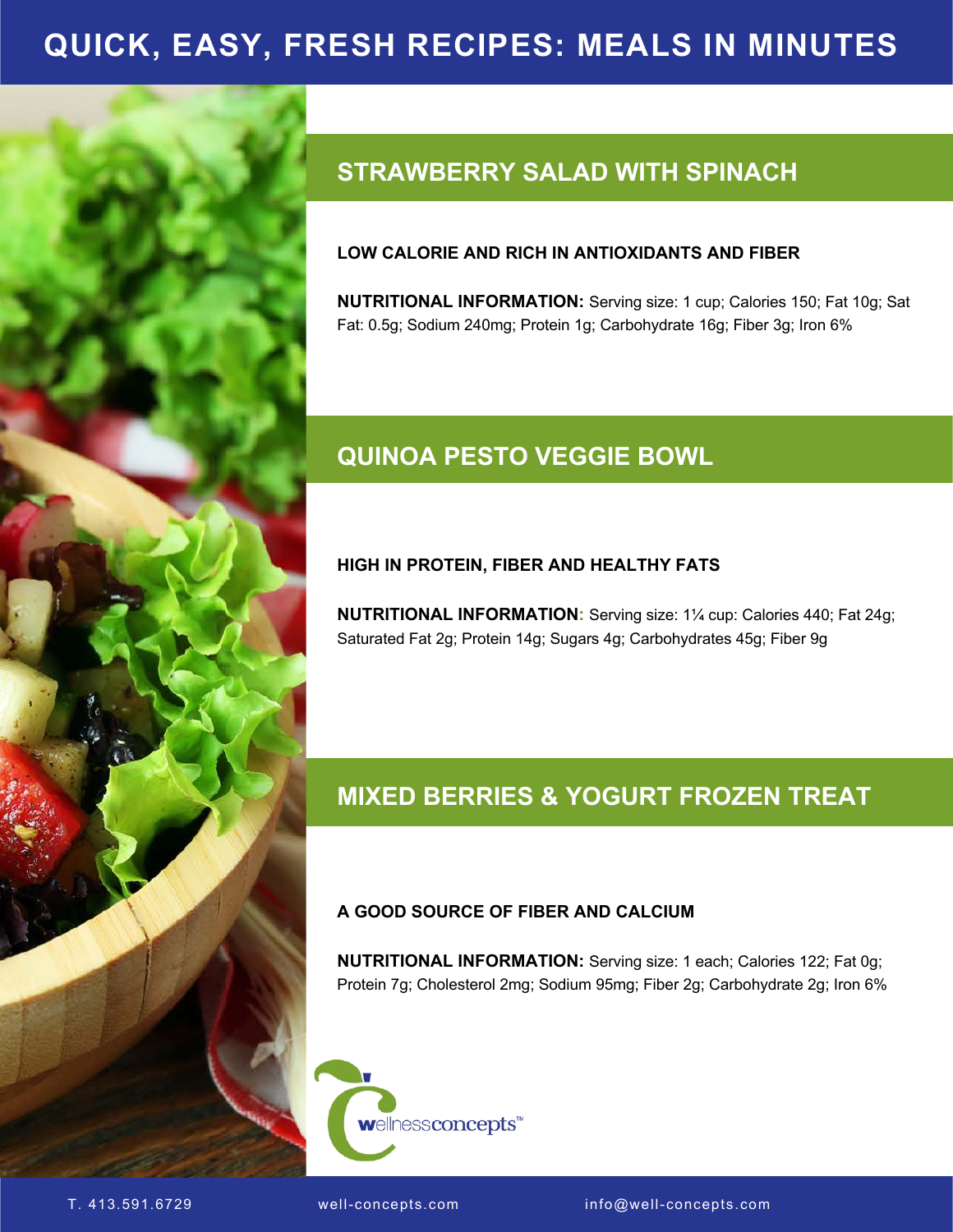# **HEALTHY CHOCOLATE RECIPES QUICK, EASY, FRESH RECIPES: MEALS IN MINUTES**

## **STRAWBERRY SALAD WITH SPINACH AND BALSAMIC DRESSING – SERVES 6**

#### **INGREDIENTS:**

6 cups fresh baby spinach leaves 2 cups fresh strawberries, rinsed and sliced

**DRESSING:** (makes approximately ½ cup – serving size 2 tablespoons) ¼ cup canola oil ¼ cup Aged Balsamic Vinegar 2 tablespoons honey 1 shallot, minced 1 clove garlic, minced 1 teaspoon chives, chopped (optional) 1 teaspoon kosher salt

1 teaspoon freshly ground black pepper

#### **PREPARATION:**

Rinse berries, remove leaves and slice. To prepare dressing, combine vinegar and honey in a small bowl; stir with a whisk. Gradually add canola oil, stirring with a whisk until blended. Add shallots, garlic, herbs, salt and freshly ground black pepper; set aside. Combine spinach and berries in a large bowl; toss well. Pour vinaigrette over salad; toss gently to coat. Serve immediately.

## **QUINOA PESTO VEGGIE BOWL – SERVES 4**

#### **INGREDIENTS:**

1 red onion, chopped 1 red bell pepper, chopped 1 cup grape tomatoes 1 can chickpeas, rinsed and drained 1 tablespoon olive oil 2 teaspoons finely chopped garlic ½ teaspoon salt Freshly ground black pepper 1 cup uncooked quinoa (follow cooking instructions)

#### **FOR PESTO:**

1 cup basil leaves 2 tablespoons water 1 clove garlic 2 tablespoons chopped cashews or toasted pine nuts 3 tablespoons grated parmesan ⅛ teaspoon salt 3 tablespoons olive oil

## **PREPARATION:**

Preheat oven to 400 °F. Line a large baking sheet with parchment paper. Place chopped veggies and chickpeas on parchment paper. Drizzle olive oil over veggies, then toss with garlic, salt and pepper. Gently toss with your hands then spread veggies out evenly. Roast for 20-25 minutes or until veggies are tender and roasted.

While the veggies are roasting, make the quinoa according to package directions. Next, make the pesto: In the bowl of a food processor, add basil leaves, water, garlic, nuts and parmesan cheese. Process until smooth, about 1 minute, adding the olive oil and a tablespoon of water if necessary. Pesto will be on the thicker side. Once veggies are done, add them to the bowl with the quinoa. Then fold in the pesto. Serve warm or cold.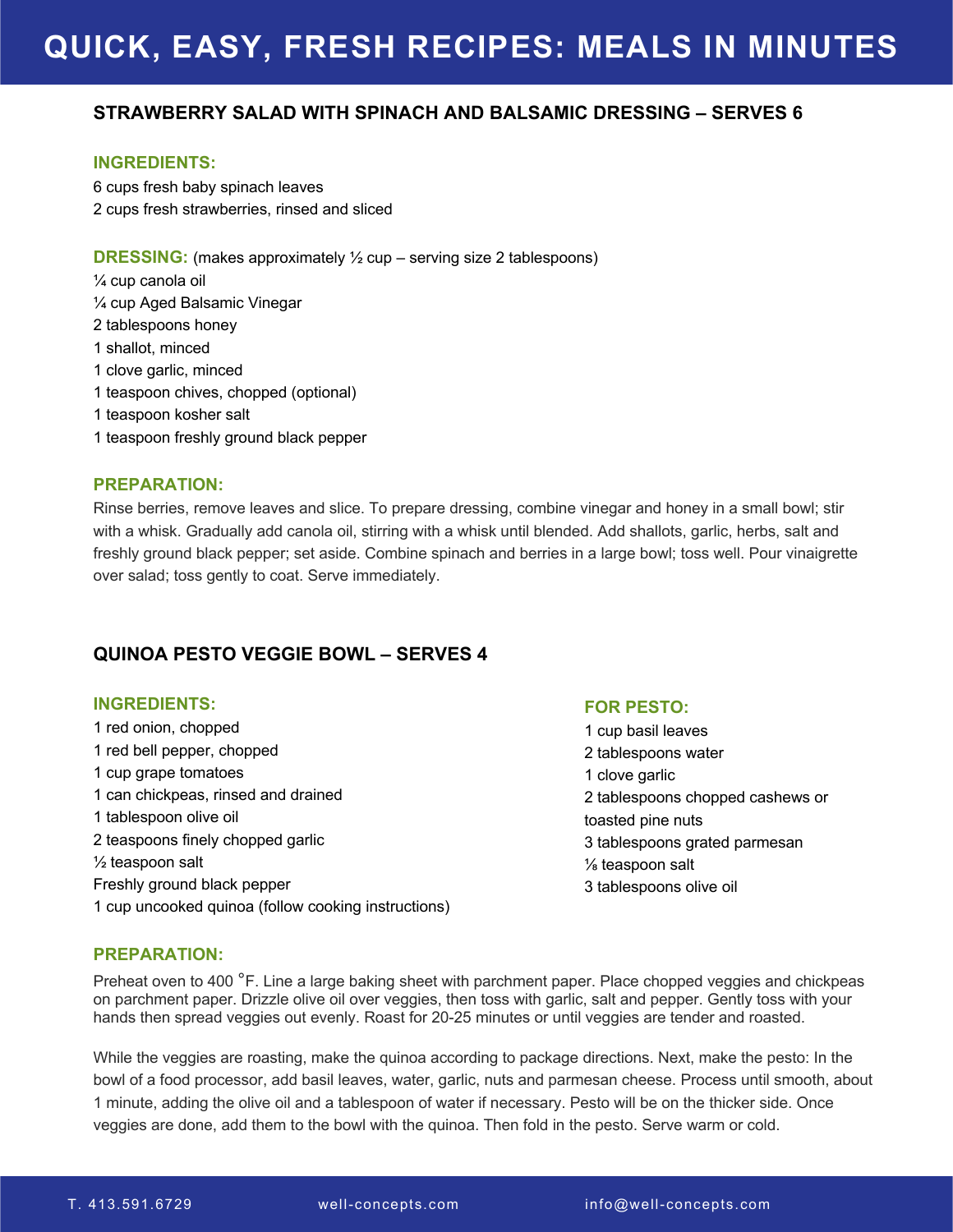## **MIXED BERRIES AND GREEK YOGURT FROZEN TREAT – SERVES 1**

### **INGREDIENTS:**

 $\frac{1}{2}$  cup frozen mixed berries (do not thaw) ½ cup low-fat or fat free plain Greek Yogurt Honey, to taste

## **PREPARATION:**

In a food processor, place frozen berries (can use any frozen berries) and process well; add yogurt and blend until smooth. Add honey if needed for additional sweetness. This technique works well with frozen fruit of any kind. (try mango!)

## **EQUIPMENT NEEDED**

Small and large mixing bowls Whisk Baking sheet Parchment paper Food processor (or blender)

## **INGREDIENTS**

#### *Produce*

- o 6 cups fresh baby spinach
- o 2 cups fresh strawberries
- o 1 shallot
- o 3-4 garlic cloves
- o 1 red onion
- o 1 red bell pepper
- o 1 cup grape tomatoes
- o 1 cup fresh basil
- o Fresh chives (optional)

## *Dairy/Eggs*

- o ½ cup lowfat or nonfat plain Greek yogurt
- o 3 TB grated parmesan cheese

#### *Freezer*

o ½ cup frozen mixed berries

#### *Baking, Canned, and Non-perishables*

- o ¼ cup canola oil
- o 1/4 cup balsamic vinegar
- o 2 tablespoons honey
- o 1 (19-ounce) can garbanzo beans
- o 4 tablespoons olive oil
- $\circ$  1 cup quinoa, dry
- o 2 tablespoons cashews or pine nuts
- o Salt
- o Pepper
- o Water